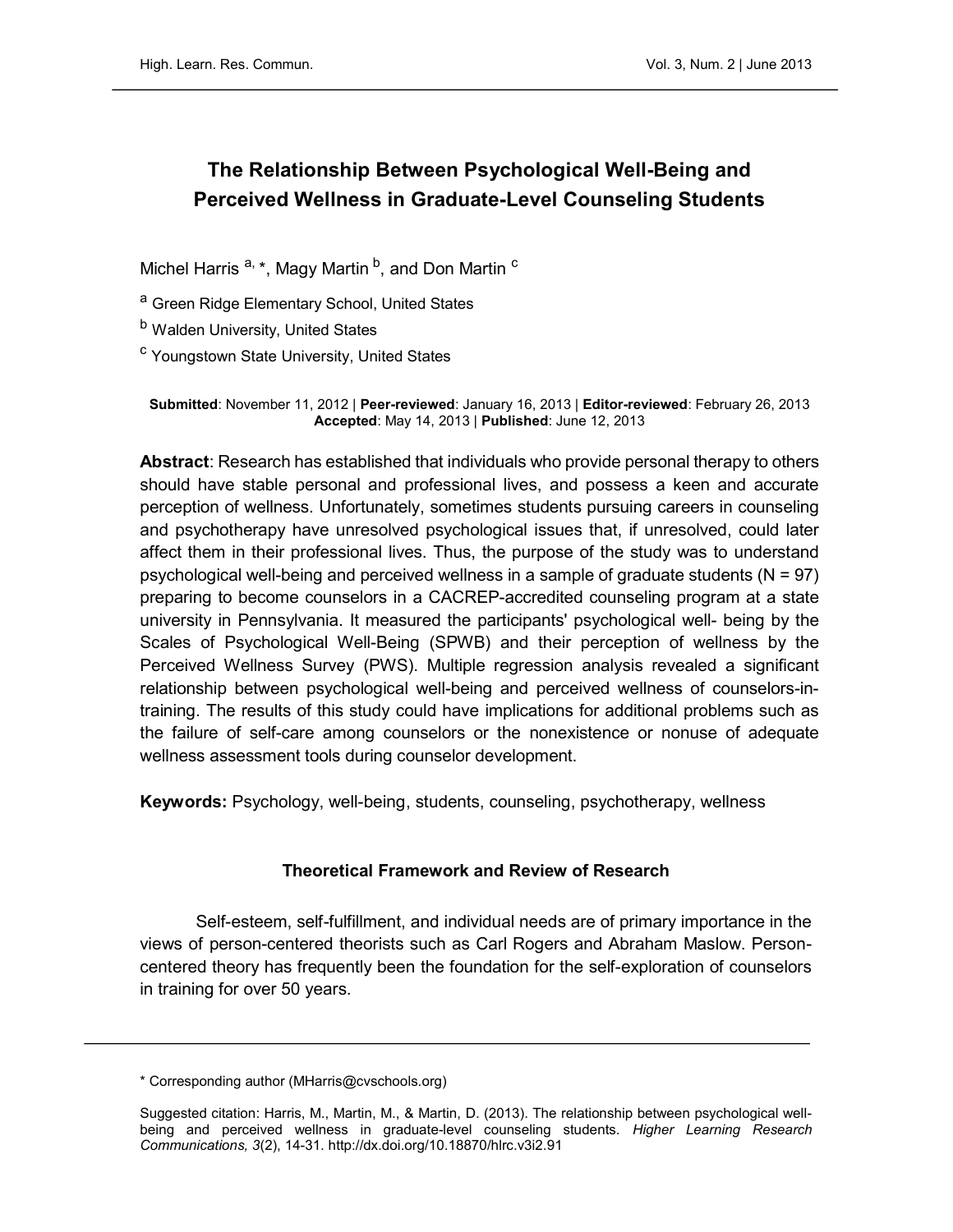This theory maintains that a key component of growth is to be truly heard so that the self will come in line with experiences and achieve congruence. The goal for the individual is to become more real. This realness, then, enables the individual to become the best self he or she can be. Rogers (1961) believed that, in becoming a fully functioning person, one experiences greater freedom. Part of counselor development needs to focus on helping students develop personally so that they can truly become fully functioning persons and, thereby, develop into their fully functioning therapeutic selves.

In the early development of person-centered therapy, Carl Rogers (1961) stated that the counselor's personal wellness was critically important to the therapeutic process of helping others. His person-centered theory emphasized an internal source or locus of control, whereby individuals looked to themselves for evaluation and did not rely on others to measure personal standards. Rogers believed that those individuals who strived for congruence and increased self-functioning had been known to lead lives of greater wellbeing (Sheldon & Kasser, 2001). This is why, according to this theory, counselors should be mindful of their own issues, which might prevent them from realizing their full potential and, thus, becoming fully functioning persons. Interestingly, the tenets of the personcentered theory mirror the six dimensions of psychological well-being, which are personal growth, purpose in life, self-acceptance, autonomy, environmental mastery, and positive relations with others (Ryff, 1989).

The focus of counselor development programs is clearly on teaching advanced psychological skills, but a crucial question remains: Are these intensive skill training programs overlooking the importance of the student's psychological well-being (Hensley, Smith & Thompson, 2003)? In their future therapeutic relationships, these counselors need to be their true, congruent selves. This congruence is not something that can simply be taught because it involves a process that the counselor needs to go through in order to achieve it. For counselors to experience congruence, their personal issues need to be addressed and worked through (Deci & Ryan, 2008). Unaddressed, these issues can potentially cloud the counselor's judgment, create boundary issues, and even affect their therapeutic effectiveness (Bike, Norcross, & Schatz, 2009, Figley, 2002). This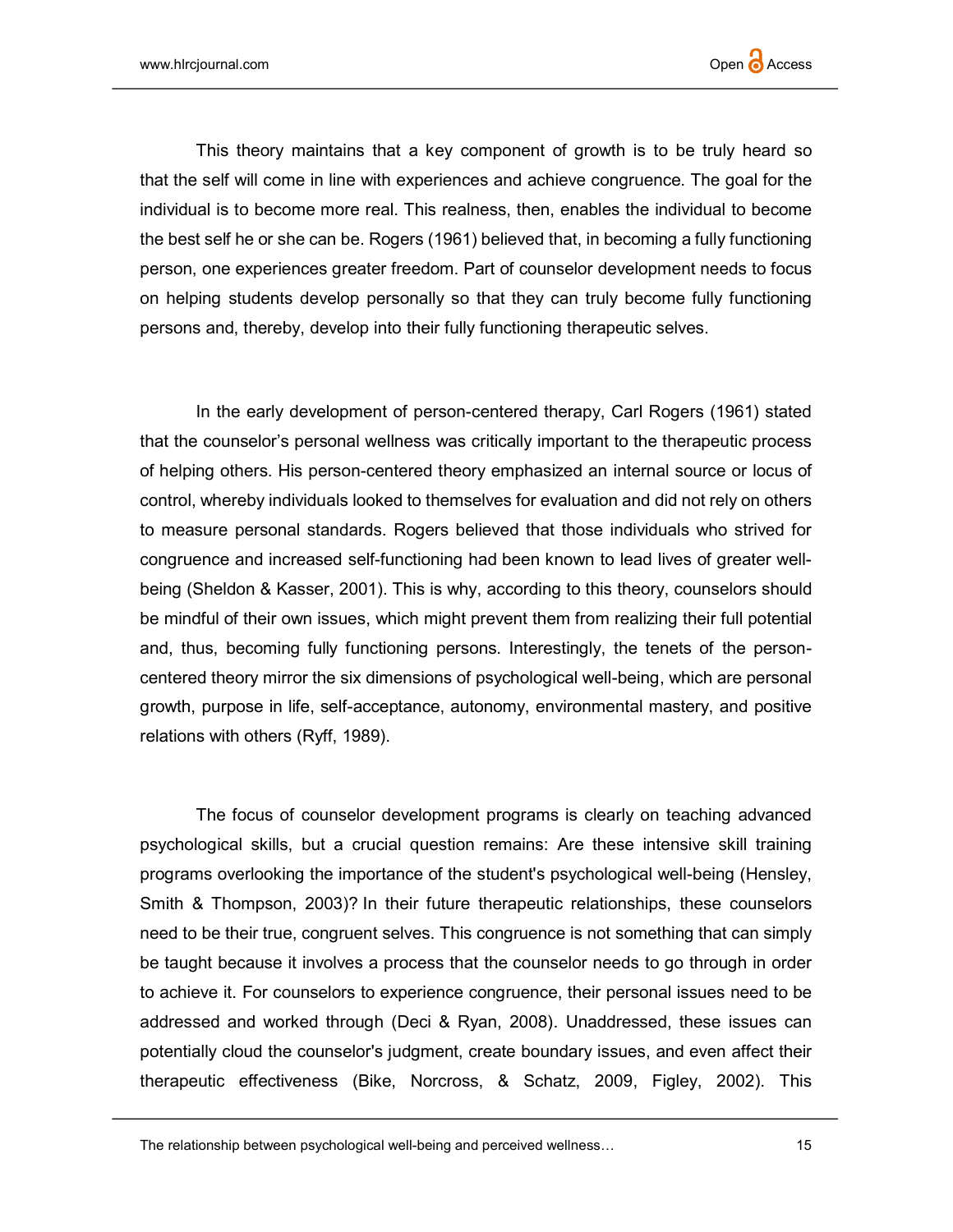demonstrates the importance of the counselor's being psychologically well. The personcentered theory confirms this importance by focusing on the person's reaching optimal functioning. The person-centered theory grounds the argument that counselors should themselves experience the process that will allow them to become their optimal personal and therapeutic self (Rogers, 1961).

Rogers (1980) explained that the goal of the human experience is to find greater congruence within oneself. Humans are believed to have a tendency to move toward the best in themselves. Rogers maintained that the individual strives to become a fully functioning person. His goal was to bring about greater congruence of the self. The concept of a fully functioning individual with optimal congruence of the self is the fundamental aspect of this research study: the psychological well-being of counselors-intraining. One of a counselor's goals is to bring about optimal functioning in the client; yet, little can be found in the literature to indicate whether the individual who is training to become a counselor has actually reached a similar goal for him- or herself. Therefore, this study seeks to answer the question: How do we, as trainers of future counselors, make sure that the counselors we are training are psychologically well?

## Unresolved Psychological Issues

Research has demonstrated repeatedly that individuals entering the counseling field frequently have unresolved psychological issues (Buchbinder, 2007). This tenet is the basis for examining the psychological well-being of students training to become counselors. The need for more attention to the psychological wellness of graduate counseling students is based on past research concerning unresolved psychological issues (Hensley et al., 2003). Many studies have been conducted with psychologists, social workers, and mental health professionals, and all have come to the same conclusion, namely, that early family experiences impact individuals' career choice of becoming therapists.

A qualitative study was conducted with 14 therapists, all holding degrees in clinical psychology. The interviews revealed that all 14 therapists had experienced substantial interpersonal stress in childhood. This interpersonal stress might account for interpersonal sensitivity on the part of the therapists, which is an important therapeutic skill. The findings led researchers to conclude that the relationship between the therapists' experiences in their families of origin and their career choice should guide the assessment process for therapy training candidacy (Racusin, Abramowitz, & Winter, 1981). This study reiterated earlier findings that personal issues influence and impact the career choice of therapists.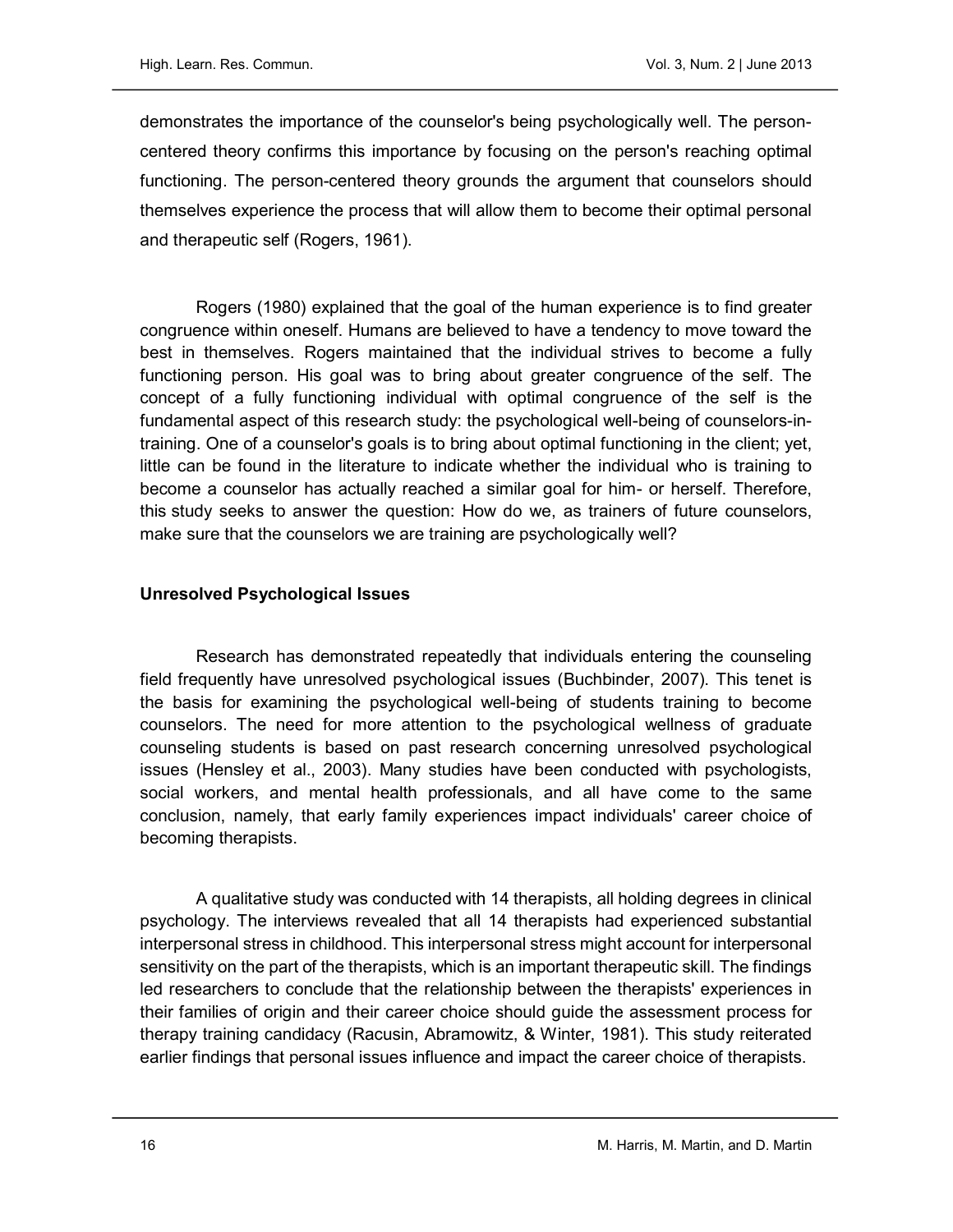Another study compared the personal lives of psychotherapists and research psychologist; it found that more therapists than research psychologists were likely to report an unhappy childhood. There was also a significant difference when it came to childhood abuse; therapists were reporting a higher percentage of abuse. Therapists also reported more depression and anxiety (Radeke & Mahoney, 2000). This study found significant differences in the early experiences of therapists as compared to research psychologists. Based on these studies, which demonstrated that psychological issues do in fact impact therapists, a need is clearly present that demands that the psychological well-being of counselors-in-training be assessed and attended to.

In the marriage and family literature, the personal life of the therapist has become of interest over the last decade (Polson & Nida, 1998; Wolgien & Coady, 1997). Polson and Nida (1998) stated that the focus of the literature has been on skill development; yet, even after a decade, the focus on experiences crucial to the personal transformation of therapists is still lacking. Today, it is considered important for counselors to understand how to use their personal and professional selves to affect the therapeutic process. Providing counseling students with an assessment of their own psychological well-being can, thus, be helpful in focusing them upon working on their personal growth. Personal growth can strengthen the ability to use the self in the therapeutic process, noted Wiseman and Shefler (2001).

A qualitative study that examined the personal and professional growth of marriage and family therapists comprised 13 participants. Out of these 13 participants, 10 reported that personal experiences provided growth as a clinician; 6 reported that some type of personal therapy had influenced the kind of clinician they had become (Paris, Linville, & Rosen, 2006). This study reiterated the need for educators of future counselors to examine the marriage and family literature and to include personal growth systematically as part of counselor development.

Another study was conducted in 2007 that examined the need for personal therapy of psychotherapists. The study included psychologists, social workers, and counselors. It found that 84% of psychotherapists reported the use of personal therapy (Bike et al., 2009). This research documented the use of therapy by counselors in their attempt to heal from unresolved psychological issues.

Studies of the well-being of therapists already in practice documented that therapists needed to take care of themselves. The fact remains that the counselor is

The relationship between psychological well-being and perceived wellness... 17 17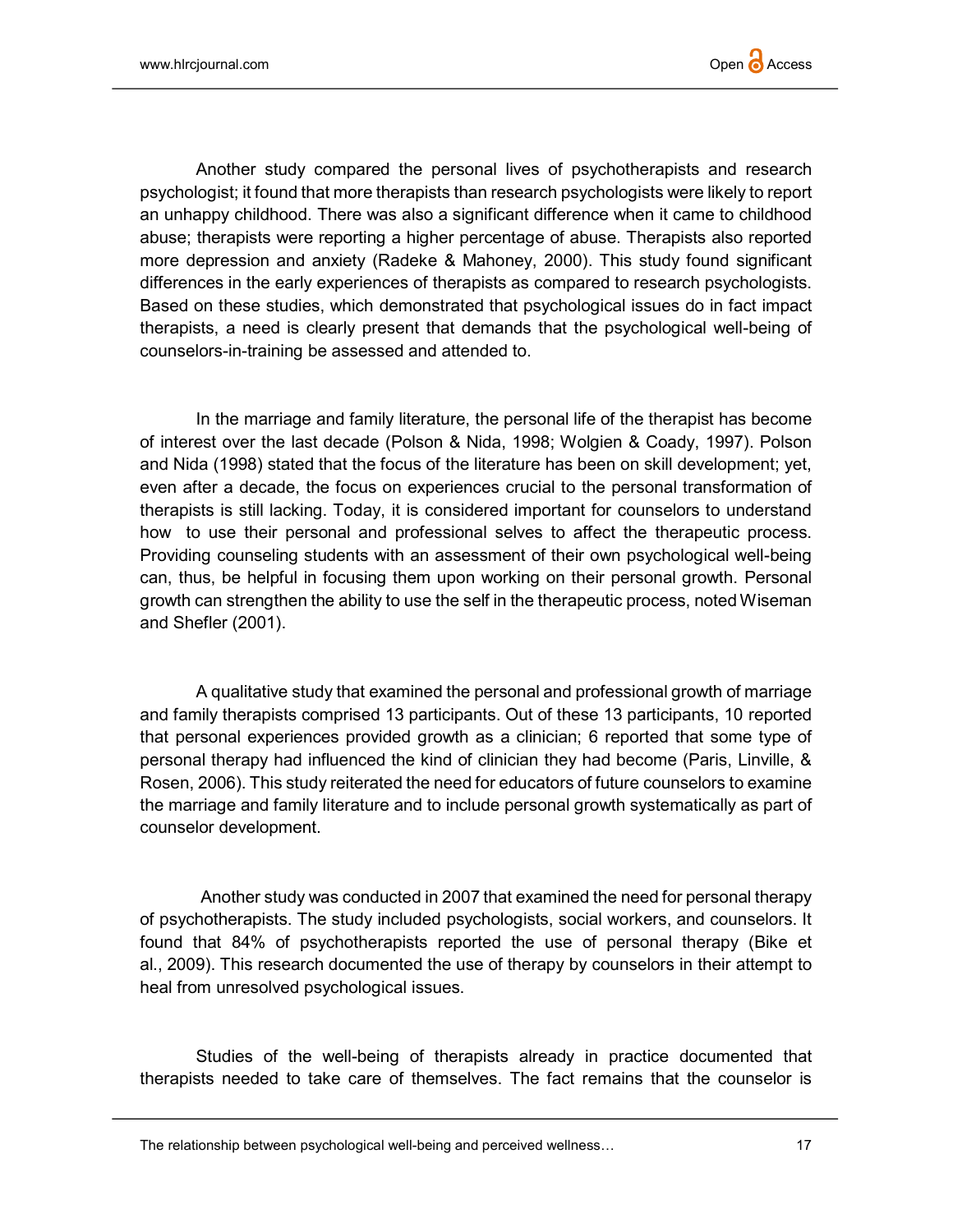the only other individual, besides the client, responsible for the success of therapy (Wampold, 2001). With this in mind, it is paramount that counselors take measures to ensure that they are functioning optimally when in a therapeutic relationship (Linley & Joseph, 2007). These studies confirmed the need for attention to be placed on the therapists' self, and there could hardly be a more opportune time for addressing unresolved personal issues than before a counselor goes into practice.

The literature demonstrated time and again that personal issues are part of the process of becoming a therapist. In a search for self-healing, individuals often find their way into the counseling profession. Many therapists have reported that professional functioning provides ongoing self-healing for earlier unresolved psychological issues (Racusin et al., 1981). However, such unresolved issues can also hinder the professional growth of developing counselors, create boundary issues, and affect counselor effectiveness (Bike et al., 2009). The research is clear that unresolved psychological issues will impact the lives of therapists. This body of research prompted the proposal for the present study, in order to examine the need for assessing the psychological well-being and perceived wellness of students in a graduate counseling program before they go into practice.

## Purpose of the Study

The purpose of the study was to understand psychological well-being and perceived wellness in graduate students preparing to become counselors. This study evaluated the relationship between psychological well-being and perceived wellness in graduate-level counseling students at a state university in south-central Pennsylvania. Psychological well-being is defined as a combination of several aspects of positive psychological functioning, which includes self-acceptance, positive relations with others, autonomy, environmental mastery, purpose in life, and personal growth (Ryff & Singer, 2006; Ryff & Singer, 2008a). Perceived wellness is typically present when an individual experiences consistent and balanced growth in six wellness dimensions that pertain to the physical, spiritual, psychological, social, emotional, and intellectual realms (Harari, Waehler, & Rogers, 2005). The study aimed at addressing a critical need, namely, to assess and address the wellness of masters-level counseling students by providing information on the psychological well-being and perceived wellness of such students. The results of this study could also have implications for additional problems such as the failure of self-care among counselors or the nonexistence or nonuse of adequate wellness assessment tools during counselor development.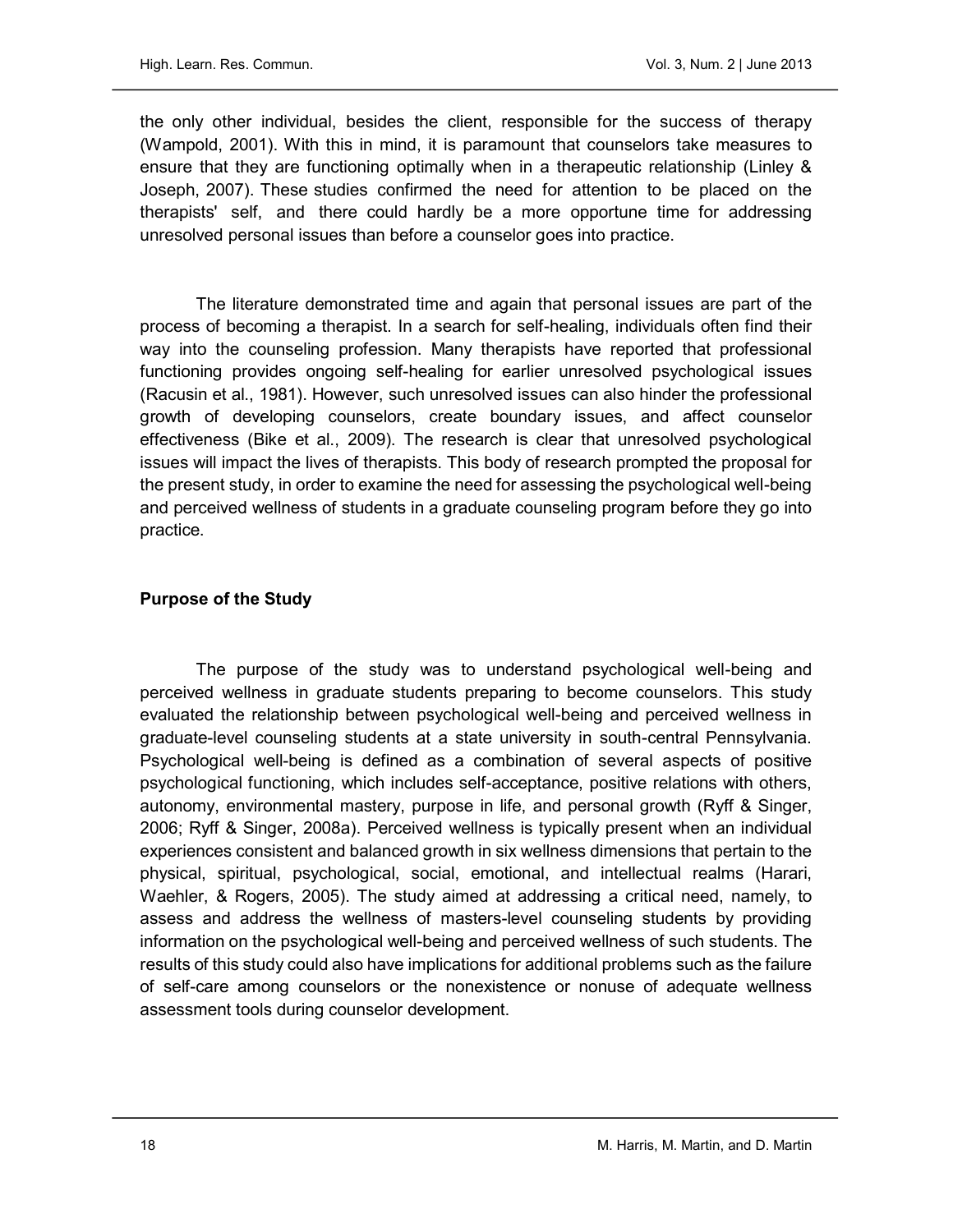This study was proposed to investigate the potential relationship between psychological well-being and perceived wellness in graduate-level counseling students by examining the difference between well-being and perceived wellness. Well-being was measured with the use of the SPWB to provide information about six dimensions of positive functioning. Perceived wellness was measured with the use of the PWS to provide information on six dimensions of health.

# Research Design

This study examined the psychological well-being and perceived wellness of graduate counseling students. As such, the independent or predictor variable studied was psychological well-being, and the dependent or criterion variable was perceived wellness.

In the late 1980s, Ryff (1989) conducted pivotal research in the area of psychological well-being. She found that higher levels of the constructs of autonomy, environmental mastery, personal growth, positive relations with others, purpose in life, and self-acceptance were consistently related to psychological well-being. These six dimensions were found to address the different challenges individuals face in achieving psychological well-being. The study was conducted on 321 men and women, who were divided into three age ranges: young, middle-aged, and older adults. The participants rated themselves on measures of the six proposed constructs as well as on six instruments used in earlier studies. The six instruments used in earlier studies were examples of how constructs were previously used in isolation to measure positive functioning, or psychological well-being. The six instruments used in previous studies rated affect balance, life satisfaction, self-esteem, morale, locus of control, and depression. The results of the Ryff study revealed that four of the new dimensions were not being measured by the old assessment indexes. The four new dimensions were positive relations with others, autonomy, purpose in life, and personal growth. The results of this study provided the foundation for using a multidimensional model of psychological well-being.

In order to assess the predictor variable of each student, this research used the Ryff's (1989) Scales of Psychological Well-being (SPWB). This is an instrument designed to measure the six dimensions of psychological well-being: (a) autonomy, (b) environmental mastery, (c) personal growth, (d) positive relations with others, (e) purpose in life, and (f) self-acceptance. The SPWB has been used by many researchers to assess psychological well-being throughout life (Ryff & Singer, 2006). For example, over 134 studies have employed the SPWB with strong validity and reliability findings. This study examined the data by using the total score, along with each of the six subscale scores of psychological well-being.

The relationship between psychological well-being and perceived wellness... The relationship between psychological well-being and perceived wellness...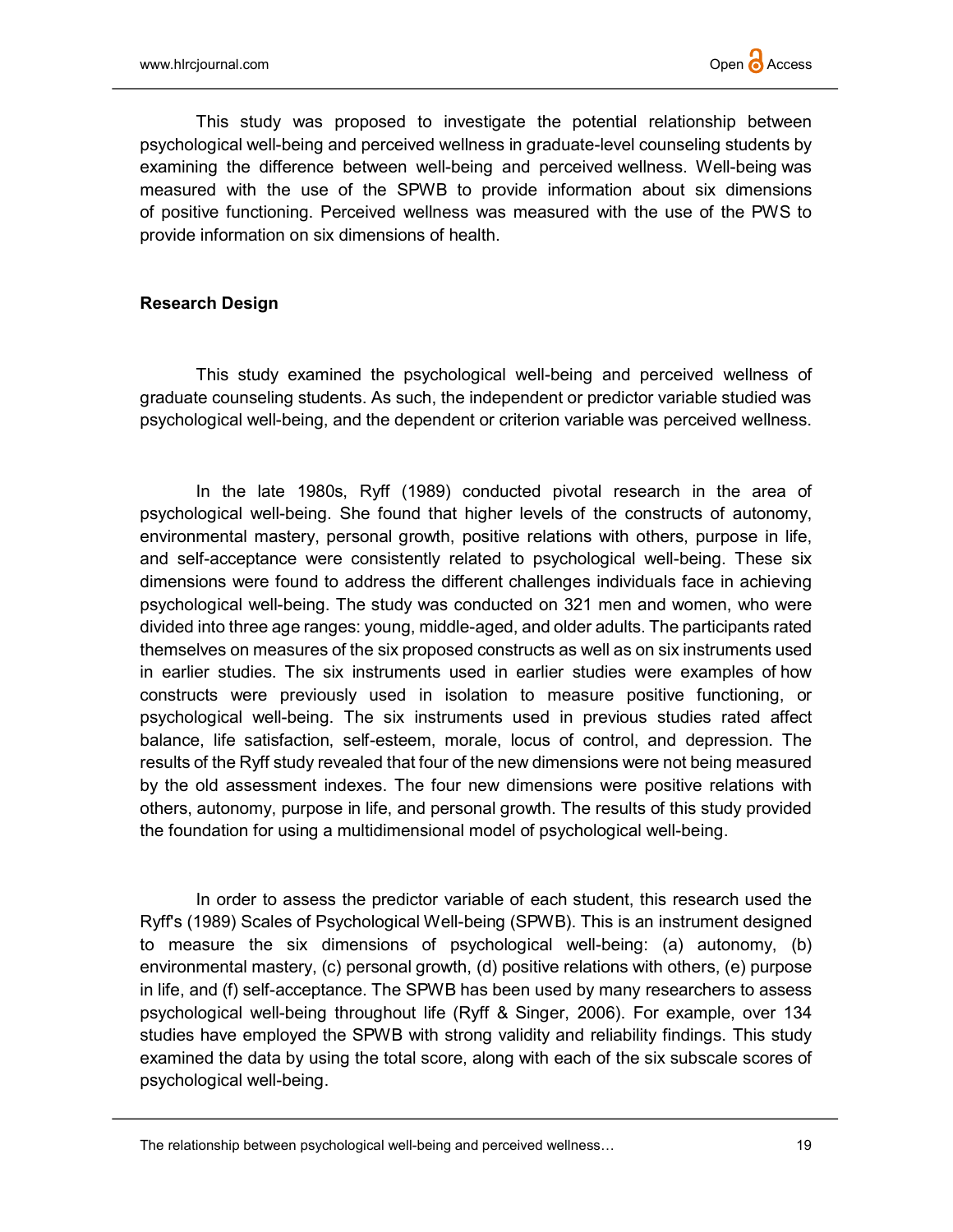To address the criterion variable, this study used the Perceived Wellness Survey (PWS) by Adams (1995). The PWS is a 36-item self-report measure, which is used to assess perceived wellness across six life dimensions pertaining to the (a) emotional, (b) intellectual, (c) physical, (d) psychological, (e) social, and (f) spiritual realms. The purpose of the PWS is to assess the degree to which individuals perceive personal wellness across six life dimensions. The PWS has been used by several researchers to assess perceived wellness (Harari et al., 2005). For example, the PWS was used with strong validity and reliability findings by Adams et al. (1998), Adams et al. (2000), and Harari et al. (2005). This study used the total PWS to determine the perceived wellness of each student. Multiple regression analysis was performed to determine the relationship between the predictor (psychological well-being) and criterion (perceived wellness) variables.

# Setting and Sample

The target population for this study was graduate students who were enrolled in a CACREP (Council for Accreditation of Counseling and Related Educational Programs) accredited counseling program at a medium-sized state university in Pennsylvania. The sample size was determined by conducting a sample-size analysis. For this analysis, the statistical values were: power (*p*) = .80, alpha (α) = .05, and  $f^2$  = .15. In addition, it was estimated that up to six predictors would be entered into the multiple regression equation.

Ninety-nine graduate counseling students participated in the study; 2 failed to complete both survey instruments successfully and, therefore, were removed from the total sample. Of those who responded, 14 were male and 85 were female. The age of the participants ranged from 21-59 years with most (82.9%) of the study participants between the ages of 21 and 30 years. The smallest number of participants (7%) was in the 41-59-year age bracket.

The eligibility criterion for participation in the study rested solely on current enrollment in the CACREP-accredited graduate counseling program from which the participants were drawn.

#### Demographic Characteristics of the Sample

Table 1 summarizes the demographic characteristics of the study sample. The age of the participants ranged from 21-59 years, with most (82.9%) of the study participants between the ages of 21 and 30 years. The smallest number of participants (7%) was in the 41-59-year age bracket.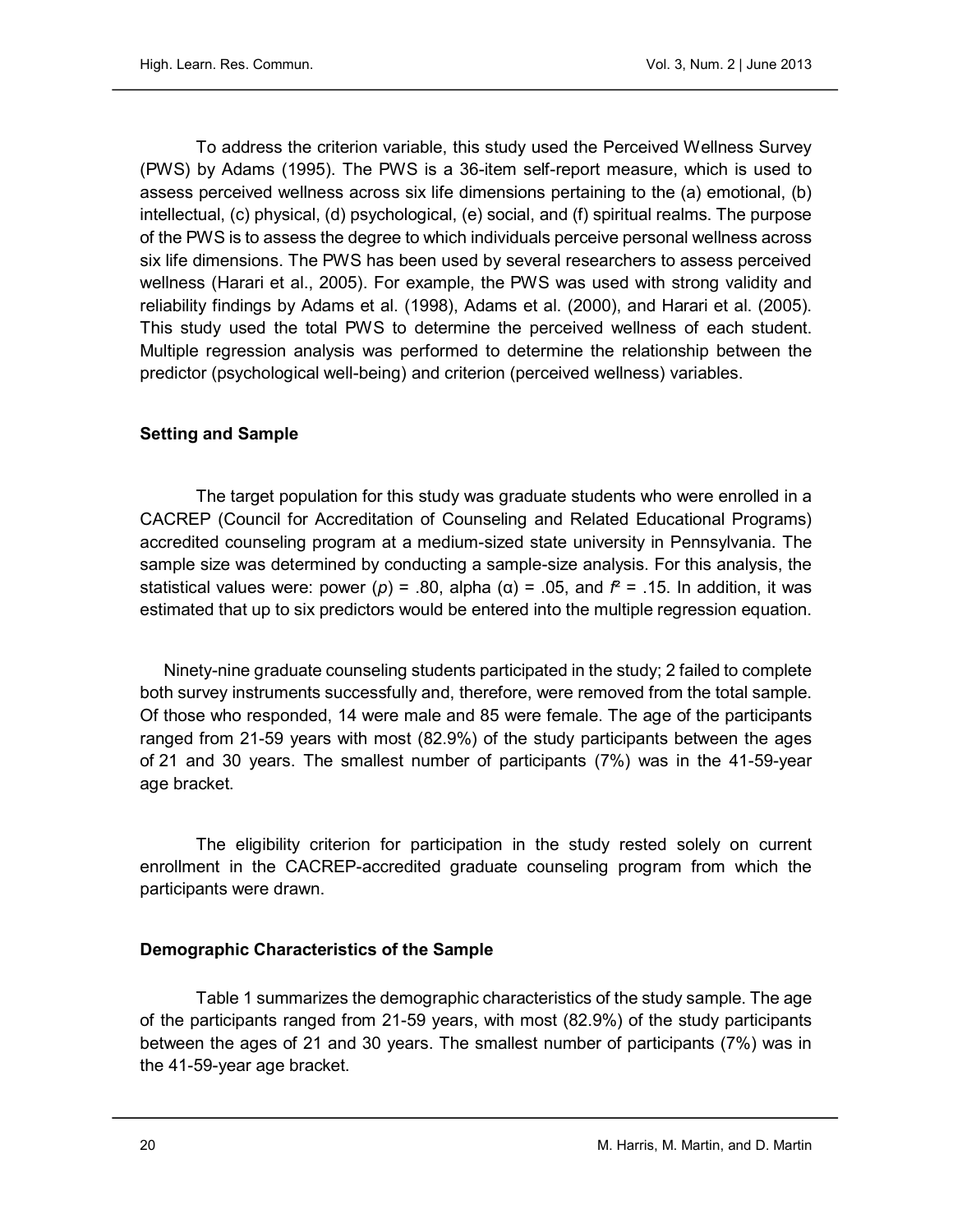| <b>Characteristics</b>                        | <b>Number</b>  | Percentage     |
|-----------------------------------------------|----------------|----------------|
| <b>Age Bracket</b>                            |                |                |
| $21 - 25$                                     | 46             | 46.4           |
| 26-30                                         | 36             | 36.5           |
| 31-59                                         | 17             | 17             |
| Gender                                        |                |                |
| male                                          | 14             | 14.1           |
| female                                        | 85             | 85.5           |
| <b>Ethnicity</b>                              |                |                |
| Caucasian                                     | 84             | 84.8           |
| African American                              | 5              | 5              |
| Hispanic                                      | $\overline{3}$ | $\overline{3}$ |
| Other or did not answer                       | $\overline{7}$ | $\overline{7}$ |
| <b>Degree Year</b>                            |                |                |
| 1st                                           | 49             | 49.4           |
| 2 <sub>nd</sub>                               | 20             | 20.3           |
| 3rd                                           | 16             | 16.1           |
| Other                                         | 14             | 14.1           |
| <b>Personal Counseling Experience</b>         |                |                |
| <b>Counseling Experience Total</b>            | 67             | 67.6           |
| <b>Current Experience Total</b>               | 22             | 22.2           |
| <b>Previous Experience Total</b>              | 62             | 62.6           |
| Never had counseling                          | 32             | 32.3           |
| Benefit of those with experience ( $n = 67$ ) |                |                |
| Yes                                           | 56             | 83.6           |
| <b>No</b>                                     | $\overline{7}$ | 10.4           |
| Did not answer                                | 4              | 6.0            |

Table 1. Demographic Characteristics of the Study Sample (N = 99)

The ethnic breakdown of participants was as follows: Caucasians 84.8%, African Americans 5%, Hispanics 3%, and Other (including those who did not answer the question) 7%. Of the 67 participants who reported entering personal counseling, 56 thought that the counseling was beneficial. All the study participants held a bachelor's degree and were currently enrolled in a master's degree program in counseling with almost half (49.5%) of the participants in their first year or study.

The relationship between psychological well-being and perceived wellness… 21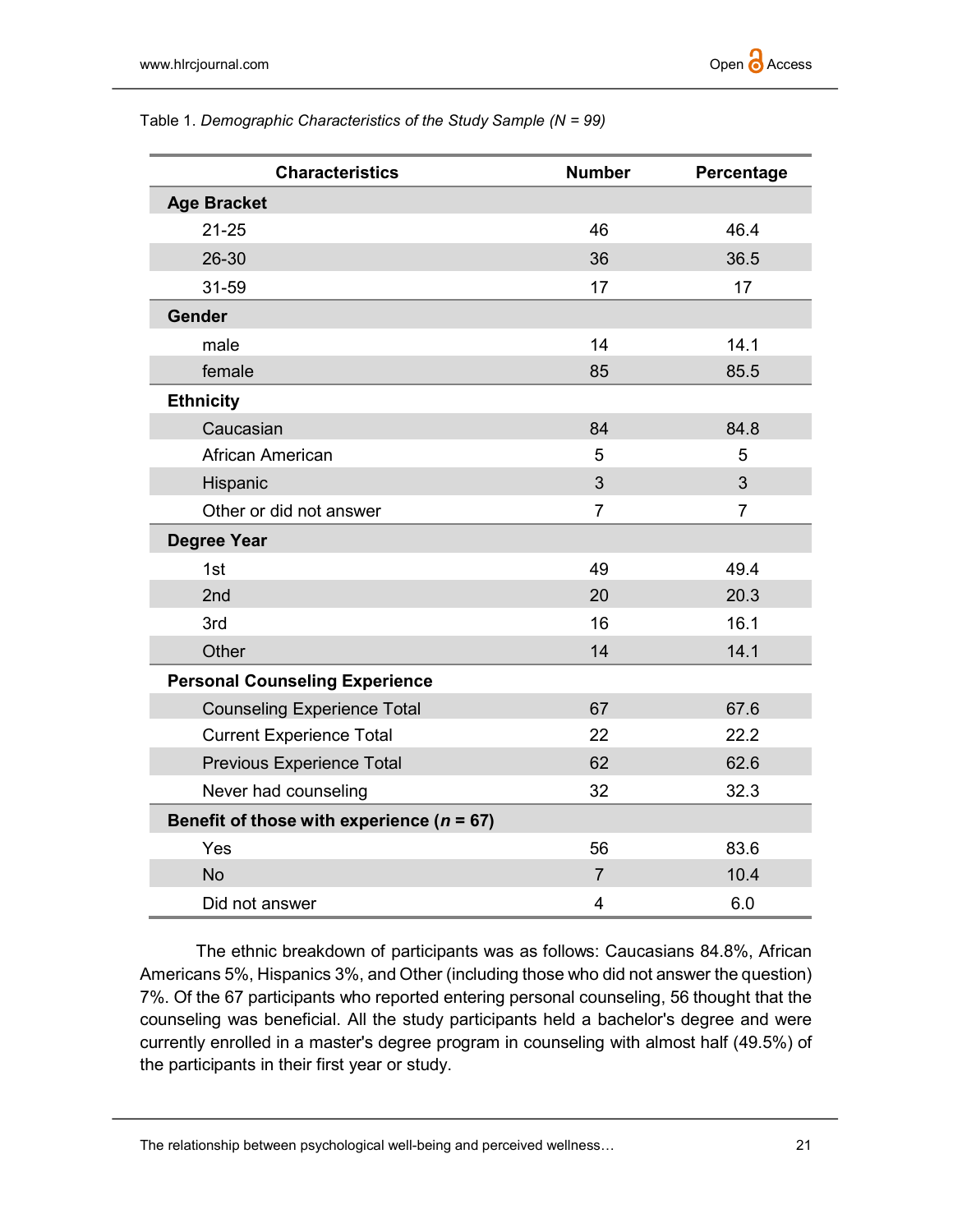# Overview of Design and Procedures

Psychological well-being and perceived wellness were assessed for each participant. Participants completed two survey instruments along with a demographics questionnaire. The first survey was the SPWB, which provided scores for six subscales and an overall score. The six subscales measured positive relations with others, autonomy, environmental mastery, personal growth, purpose in life, and self-acceptance. The second survey, the PSW, provided a total perceived wellness score. The Mean scores and standard deviations for each variable are shown in Table 2.

| <b>Variable</b>                   | Mean | <b>SD</b> |
|-----------------------------------|------|-----------|
| <b>PWS Overall</b>                | 4.62 | 0.628     |
| <b>SPWB Overall</b>               | 4.77 | 0.461     |
| <b>SPWB Personal Relations</b>    | 4.96 | 0.706     |
| <b>SPWB Autonomy</b>              | 4.21 | 0.651     |
| <b>SPWB Environmental Mastery</b> | 4.48 | 0.737     |
| <b>SPWB Personal Growth</b>       | 5.25 | 0.461     |
| SPWB Purpose in Life              | 4.95 | 0.466     |
| <b>SPWB Self-Acceptance</b>       | 4.77 | 0.636     |

Table 2. Means and Standard Deviations for Criterion and Predictor Variables

# Data Analysis and Results

To test the hypothesis and examine the direct impact of psychological well-being on perceived wellness, a multiple regression analysis was conducted. Two separate analyses were run. The first examined the relationship between the overall scores on perceived wellness and psychological well-being. The second analysis examined the relationship between the dependent variable, perceived wellness, and the six predictor variables, namely, (a) positive relations with others, (b) autonomy, (c) environmental mastery, (d) personal growth, (e) purpose in life, and (f) self-acceptance.

Data analysis was conducted using predictive analytics software (the PASW 18 package). An examination of Mahalanobis distances (MD) (Tabachnick & Fidell, 2007),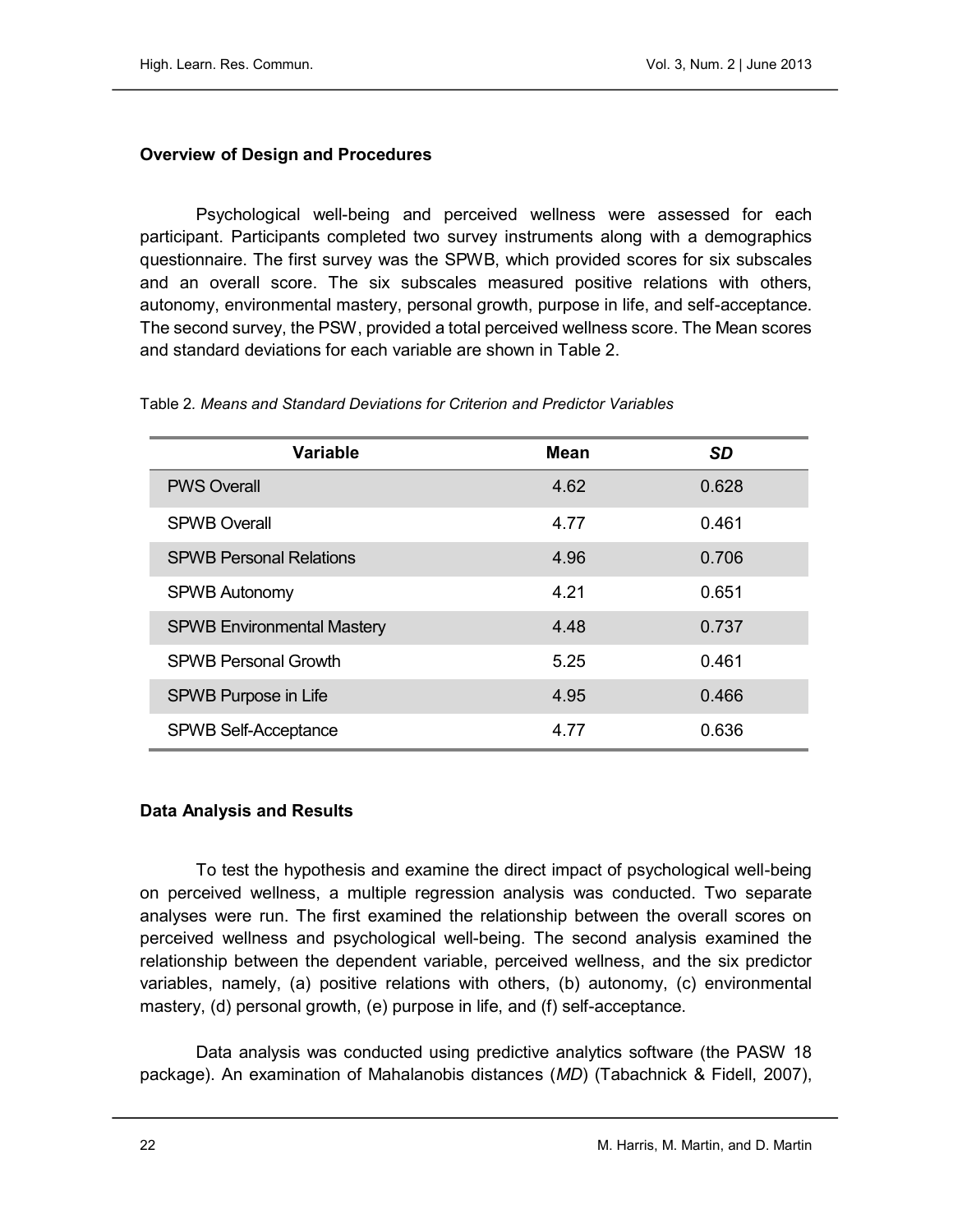computed from the regression of perceived wellness on psychological well-being, demonstrated that  $MD = 0.00$  to 7.647 failed to identify any outliers that would be considered significant multivariate outliers at  $MD = 10.83$  ( $\alpha = .001$ ).

Initially, simple bivariate correlations between perceived wellness and the six subscale scores of psychological well-being were computed using Pearson's r. Based on the correlations shown in Table 3, perceived wellness was significantly, positively, and strongly related to positive relations with others ( $r = .662$ ,  $p < .001$ ), environmental mastery  $(r = .756, p < .001)$ , personal growth  $(r = .458, p < .001)$ , purpose in life  $(r = .696, p < .001)$ , and self-acceptance ( $r = .674$ ,  $p < .0014$ ). Autonomy ( $r = .252$ ,  $p < .01$ ) was significant at the 0.01 level.

| <b>Measure</b>                      | <b>Perceived Wellness</b> |
|-------------------------------------|---------------------------|
| Positive Relations with Others      | $0.662*$                  |
| Autonomy                            | $0.252**$                 |
| <b>Environmental Mastery</b>        | $0.756*$                  |
| Personal Growth                     | $0.458*$                  |
| Purpose in Life                     | $0.696*$                  |
| Self-Acceptance                     | $0.674*$                  |
| Note. * $p < .001$ . ** $p < .01$ . |                           |

Table 3. Correlation Coefficients

During the first analysis, the one predictor variable of total psychological well-being was entered into the regression. Tables 4 and 5 display the results of this analysis. The multiple correlation ( $R = .778$ ) was large and differed significantly from zero ( $F(1,95)$ ) =145.609,  $p \leq 0.001$ ). The  $R^2$  equaled .605 (adjusted  $R = 0.601$ ) and indicated that psychological well-being was a strong predictor of perceived wellness (Table 4).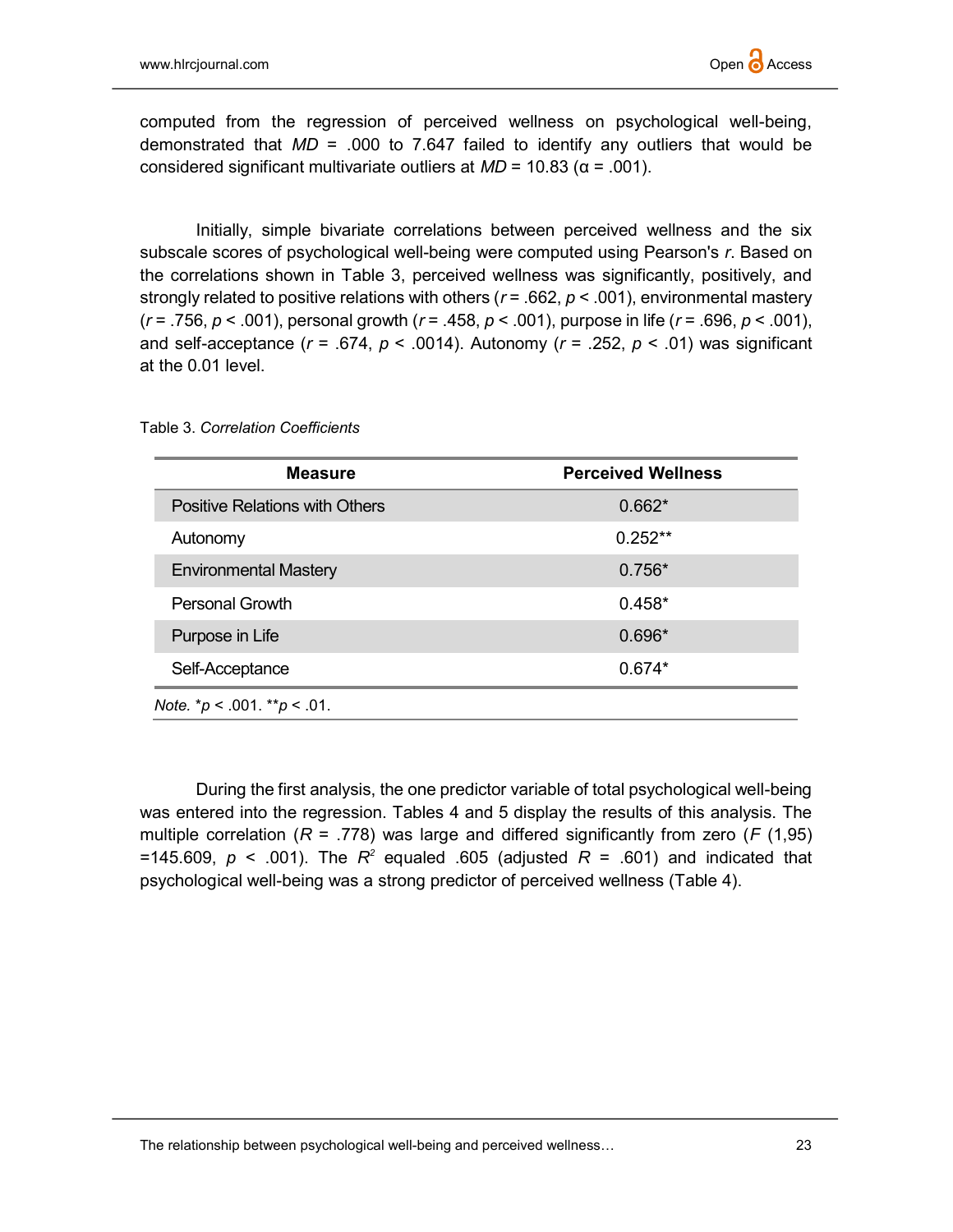| Model      | <b>Sum of Squares</b> | df | <b>Mean Square</b> |         | Sig.    |
|------------|-----------------------|----|--------------------|---------|---------|
| Regression | 22.914                |    | 22.914             | 145,609 | < 0.001 |
| Residual   | 14.950                | 95 | 0.157              |         |         |
| Total      | 37.864                | 96 |                    |         |         |

Table 4. ANOVA Table for the Regression Model

An examination of the regression weights shown in Table 5 indicated that the predictor variable had a positive and significant impact on perceived wellness. The standardized regression coefficient for Total psychological well-being equaled  $\beta$  = .778 and is statistically significant ( $p < .001$ ). Using Cohen's d for effect size, a large and strong effect size accounted for 77% of the variance (Cohen & Swerdlik, 2005). Based on the presenting findings, perceived wellness appears to be strongly predicted by psychological well-being.

| Table 5. Summary of Regression Analysis for Variables Predicting Perceived Wellness |  |
|-------------------------------------------------------------------------------------|--|
|-------------------------------------------------------------------------------------|--|

| <b>Measure</b>      | в        | SE B  |       |          | p      |
|---------------------|----------|-------|-------|----------|--------|
| <b>SPWB Overall</b> | 1.059    | 0.088 | 0.778 | 12.067   | <ດ ດດ1 |
| Constant            | $-0.429$ | 0.421 |       | $-1.020$ | 0.310  |

To further examine the data, a multiple regression analysis was conducted to assess the impact of the six dimensions of psychological well-being (positive relations with others, autonomy, environmental mastery, personal growth, purpose in life, and selfacceptance) on perceived wellness. In the standard (or simultaneous) model, the six predictor variables were entered into the regression simultaneously. Tables 6 and 7 display the results of this second analysis. The multiple correlation ( $R = .829$ ) was large and differed significantly from zero (F (6, 90) = 33.011,  $p <$  .001). The  $R^2$  equaled .688 (adjusted  $R^2$  = .667) and indicated that the six dimensions of psychological well-being accounted for 66% of the variance in perceived wellness (as measured by adjusted  $R^2$ ) and were strong predictors of perceived wellness (Table 6).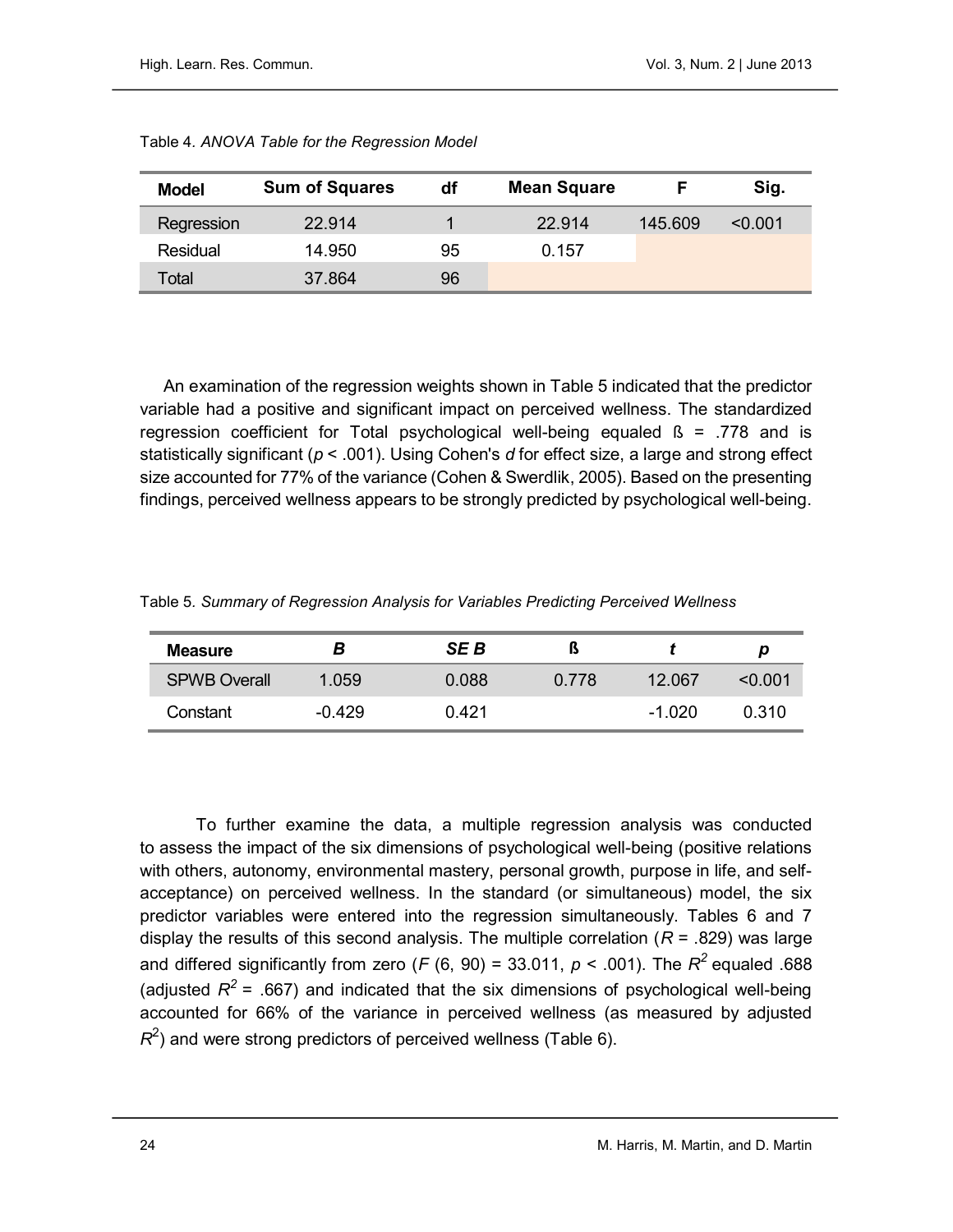| <b>Model</b> | <b>Sum of Squares</b> | df | <b>Mean Square</b> |        | Sig.    |
|--------------|-----------------------|----|--------------------|--------|---------|
| Regression   | 26.0341               | 6  | 4.339              | 33.011 | < 0.001 |
| Residual     | 11.803                | 90 | 0.131              |        |         |
| Total        | 37.864                | 96 |                    |        |         |

Table 6. ANOVA Table for Regression Analysis with Six Predictor Variables

Table 7. Standardized Parameter Estimates and Confidence Intervals for Variables in the Model  $(N = 97)$ 

| <b>Measure</b>                        | в        | <b>SEB</b> | ß          | t        | р     |
|---------------------------------------|----------|------------|------------|----------|-------|
| <b>SPWB Positive relations</b>        | 0.212    | 0.069      | $0.239**$  | 3.062    | 0.003 |
| <b>SPWB Autonomy</b>                  | $-0.064$ | 0.066      | $-0.066$   | $-0.961$ | 0.339 |
| <b>SPWB Environmental mastery</b>     | 0.291    | 0.083      | $0.342***$ | 3.523    | 0.001 |
| SPWB Personal growth                  | 0.035    | 0.104      | 0.025      | 0.333    | 0.740 |
| SPWB Purpose in life                  | 0.333    | 0.119      | $0.248**$  | 2.801    | 0.006 |
| <b>SPWB Self-Acceptance</b>           | 0.152    | 0.087      | 0.154      | 1.743    | 0.085 |
| Note. *** $p < .001$ . ** $p < .01$ . |          |            |            |          |       |

Based on the presenting findings, perceived wellness appeared to be strongly predicted by overall psychological well-being, as well as by the three subscales: positive relations with others, environmental mastery, and purpose in life. Using standardized coefficients (Beta) to determine the significance of predictors, their absolute values were compared; the first analysis demonstrated that overall psychological well-being  $(S = .778, )$  $p$  < .001) contributed the most, with the second analysis demonstrating that environmental mastery ( $\beta$  = .342,  $p$  = .001), positive relations with others ( $\beta$  = .239,  $p$  = .003), and purpose in life ( $\beta$  = .248,  $p$  = .006) contributed significantly as well. The other three independent variables (personal growth, self-acceptance, and autonomy) were not significant predictors: personal growth ( $\beta$  = .025, p = .740), self-acceptance ( $\beta$  = .154, p = .085), while autonomy ( $\beta$  = -.066,  $p$  = .339) had an inverse relationship. Regarding the latter, it is possible that, due to the nature of caring for others and the participants' still being in the learning process, these graduate students did not yet possess a high level of professional autonomy, which may impact their rating of overall autonomy.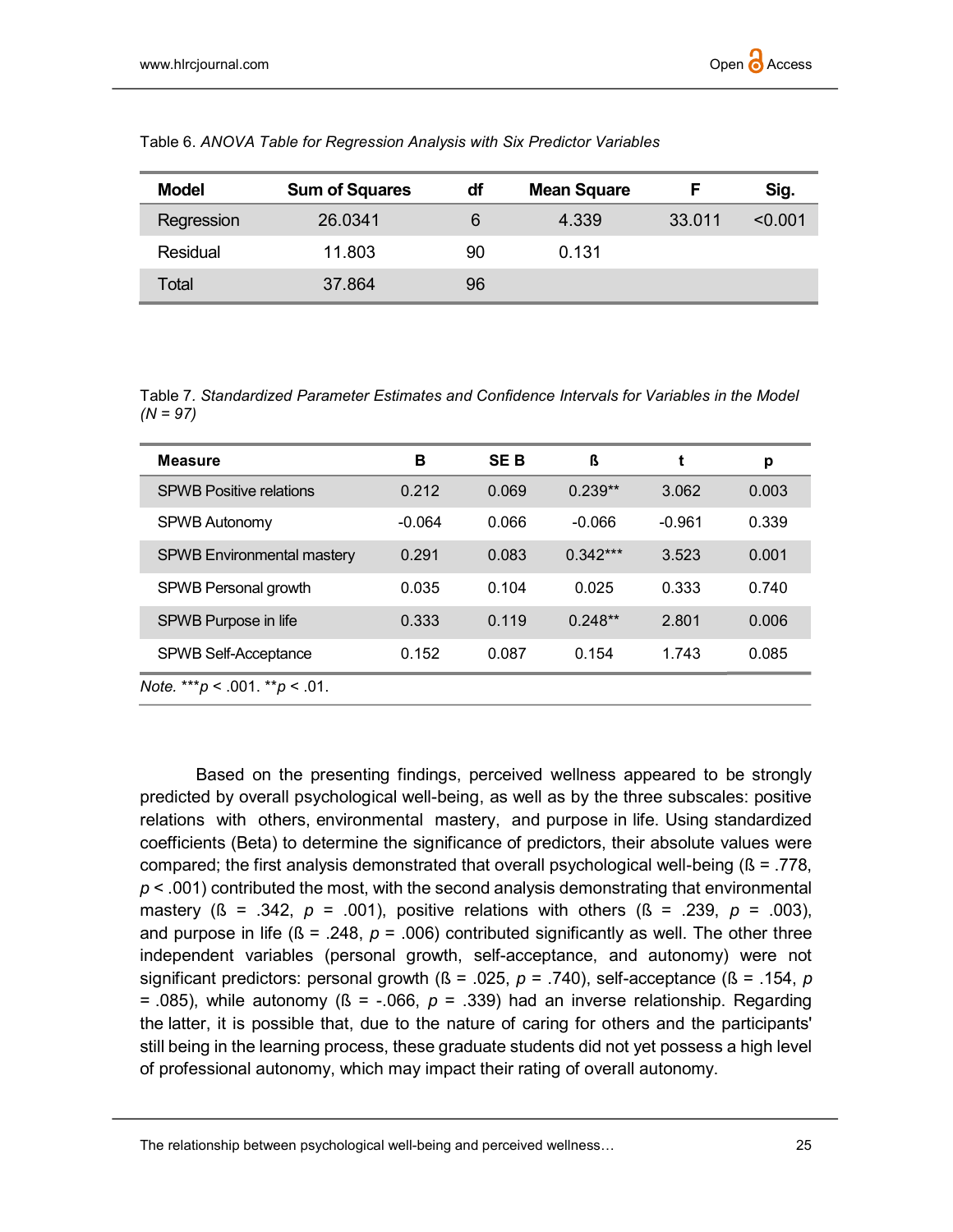The relationship between the two overall scores on the PWS and the SPWB demonstrated a strong relationship. The inconsistency between the relationship of three of the subscale scores and the relationship of the overall score of psychological well-being with perceived wellness should be noted. The lack of a significant relationship between half of the subscale scores of psychological well-being and perceived wellness, yet a strong relationship between the overall score and perceived wellness seems noteworthy and in need of further study.

The findings demonstrated the existence of a relationship between psychological well-being and perceived wellness. The results of the multiple regression analysis showed significant relationships between overall psychological well-being and the three subscale scores environmental mastery, positive relations with others, and self-acceptance and perceived wellness. This result supports the position that graduate-level counseling students tend to have higher levels of perceived wellness when they also have higher levels of psychological well-being.

# **Discussion**

The reason for undertaking this study was to examine the need for counselor education programs to develop a systematic way to evaluate and improve wellness in current masters-level counseling students (Hensley et al., 2003). More importantly, researchers have clearly indicated in the counseling literature that unresolved psychological issues are common in those who enter the counseling field (Buchbinder, 2007; Cummins, Massey, & Jones, 2007). Other authors have discussed the viewpoint that counselor wellness significantly impacts therapy in three major areas including effectiveness (Meyer & Ponton, 2006), burnout (Stebnicki, 2000), and job stress (Young & Lambie, 2007).

The outcome of this study showed that overall psychological well-being had the highest correlation with perceived wellness. The study also revealed that three specific subscale scores of the SPWB instrument (positive relations with others, environmental mastery, and purpose in life) had a statistically significant relationship with perceived wellness.

Results also showed that there was no significant relationship between perceived wellness and the three subscales of autonomy, personal growth, and self-acceptance. The findings suggested that autonomy, personal growth, and self-acceptance might not be the best ways to predict perceived wellness, but scores on overall psychological well-being,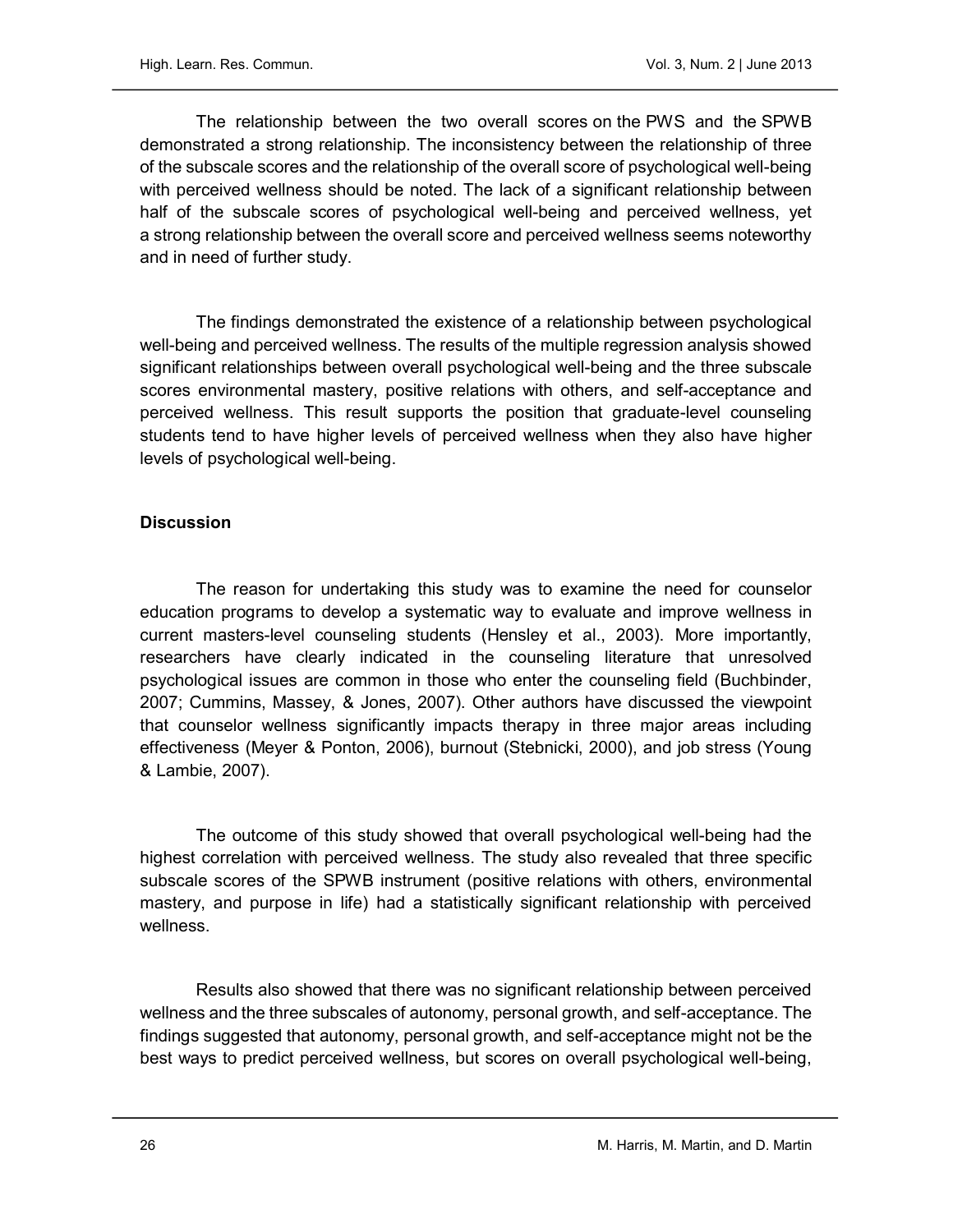as well as on the three subscales of positive relations with others, environmental mastery, and purpose in life seem strongly related to perceived wellness.

It appears that helping students recognize impairment is a crucial aspect in the training of effective counselors (Roach & Young, 2007). One aim of this study was to rule out inaccurate perception as a factor in the lack of attention given to self-care during counselor development. If the students were rating themselves appropriately and honestly, perhaps the correlation found between psychological well-being and perceived wellness suggested that counselors-in-training are capable of accurately perceiving their level of well-being. Although a certain lack of attention to wellness during counselor development was documented in the literature (Hensley et al., 2003), this sample of participants demonstrated an awareness of personal wellness.

The theoretical base of this study also supported that personal wellness of the counselor is critically important to the therapeutic process of helping others (Rogers, 1961). Of the 67 participants who had entered into personal counseling in the past or were currently going to counseling, 56 (83.6%) found counseling beneficial. The results also revealed that 32 (32.3%) of the participants had never entered into counseling. These findings seem to be somewhat inconsistent with claims in past research that counselors are often the last to ask for help, thus delaying self-care (Roach & Young, 2007). This may have been due to the fact that these participants are still students and have not yet become counselors. As a full time counselor, it is still possible that self-care decreases and therefore would impact self-perception. Although it appears that in this study nearly two thirds of the participants sought counseling, it is equally important to note that one third had not. This might be the reason for some of the low scores on the assessment instruments and should be examined through future research.

It is important to note that the individual subscales of psychological well-being provided more in-depth information for each student, which pinpointed areas of need. Personal-growth scores were the only area where all participants scored in the high range, demonstrating that this is the only area that students did not show a perceived need. Each dimension would represent a different focus for self-care.

These findings showed that some students who scored low on several of the subscales would benefit from self-care in those areas. The participants with low scorers have areas in their personal lives that could affect counselor effectiveness and competency during their careers if left unattended. For example, a low scorer on positive

The relationship between psychological well-being and perceived wellness… 27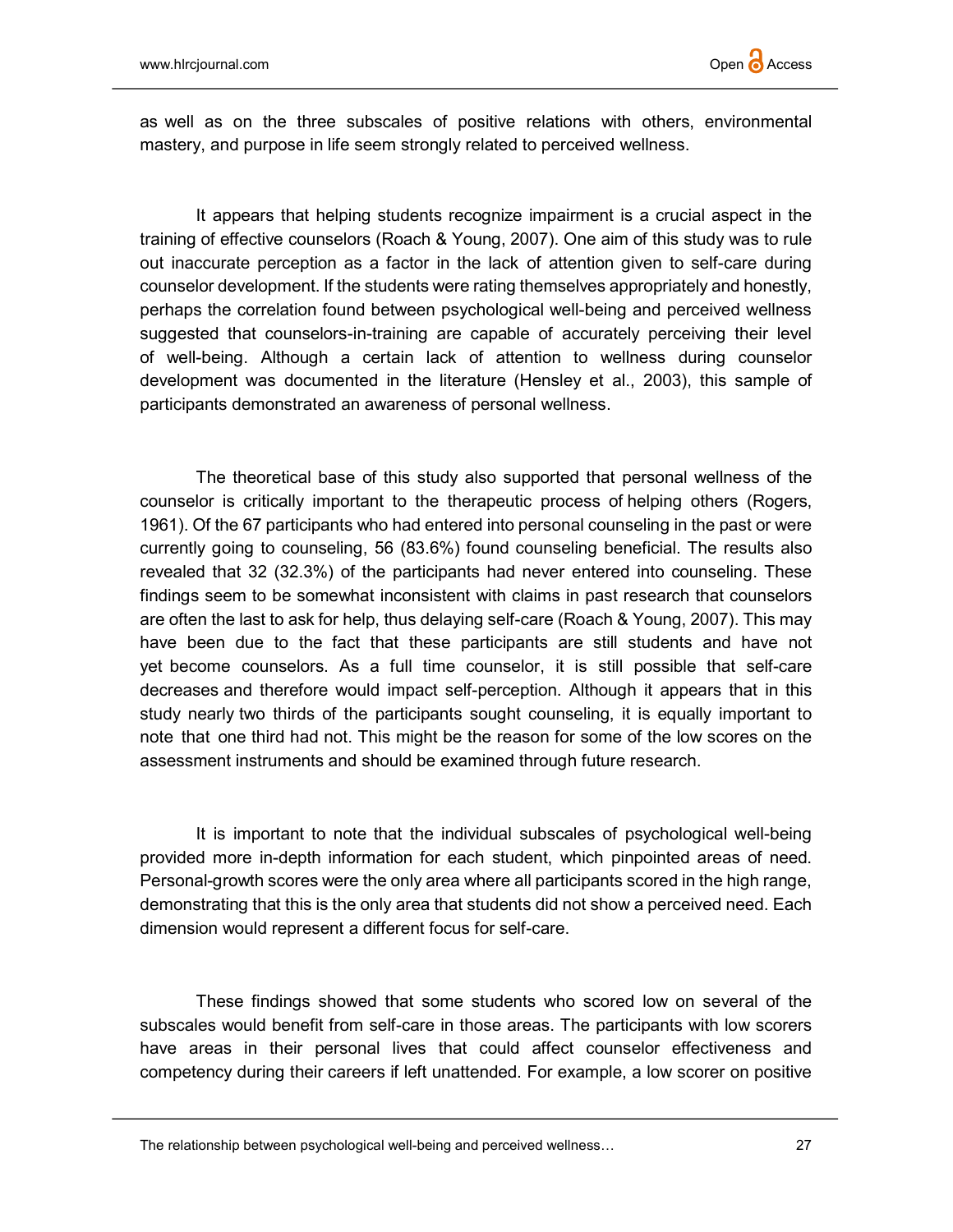relations with others would have few close relationships, have difficulty showing concern for others, and be isolated due to the frustration with interpersonal relationships. A low score in any of these six subscales could be cause for concern. These findings support the researcher's belief that assessment tools can pinpoint areas of need to increase positive psychological functioning.

# Implications for Change and Conclusions

The prevalence of mental health issues in society demonstrates the need for competent and effective counselors. The impact of these issues on society requires the continued assistance of healthy counseling professionals, who play a vital role in promoting change through better mental health (Lawson, 2007; Linley & Joseph, 2007; Patrick, 2007).

This study provided valuable insights into the overall health and well-being of counselors-in-training. Descriptive analysis revealed that 32% of participants have never entered into personal counseling. With the literature supporting the fact that many individuals entering the counseling field have unresolved psychological issues, these data point out the need for such assessments in counselor education programs. Previous research has documented the need for effective therapists because of the exceedingly high costs of health care, as well as premature death and disability due to mental illness (Holden, 2005; Soni, 2009).

Educators have a responsibility to identify and address problems associated with professional and personal competence (Johnson et al., 2008; Meyer, Mobley, & Booth, 2003). The assessment tools used in this study could provide counselor development programs with a systematic way for assessing potential threats to counselor competency. Counseling students should be routinely provided with this type of assessment to help them determine their own level of well-being. Clearly knowing the level of their own wellbeing would encourage students, it is hoped, to seek the necessary help to increase any levels in need of improvement before they enter the counseling field (Patrick et al., 2007; Radeke & Mahoney, 2000).

The results of this study also have substantial implications for counselor development. This research established a link between psychological well-being and perceived wellness in counselor-education students and provides convincing evidence that, at the very least, self-assessment should be made available to students to help them raise the awareness of their own psychological needs.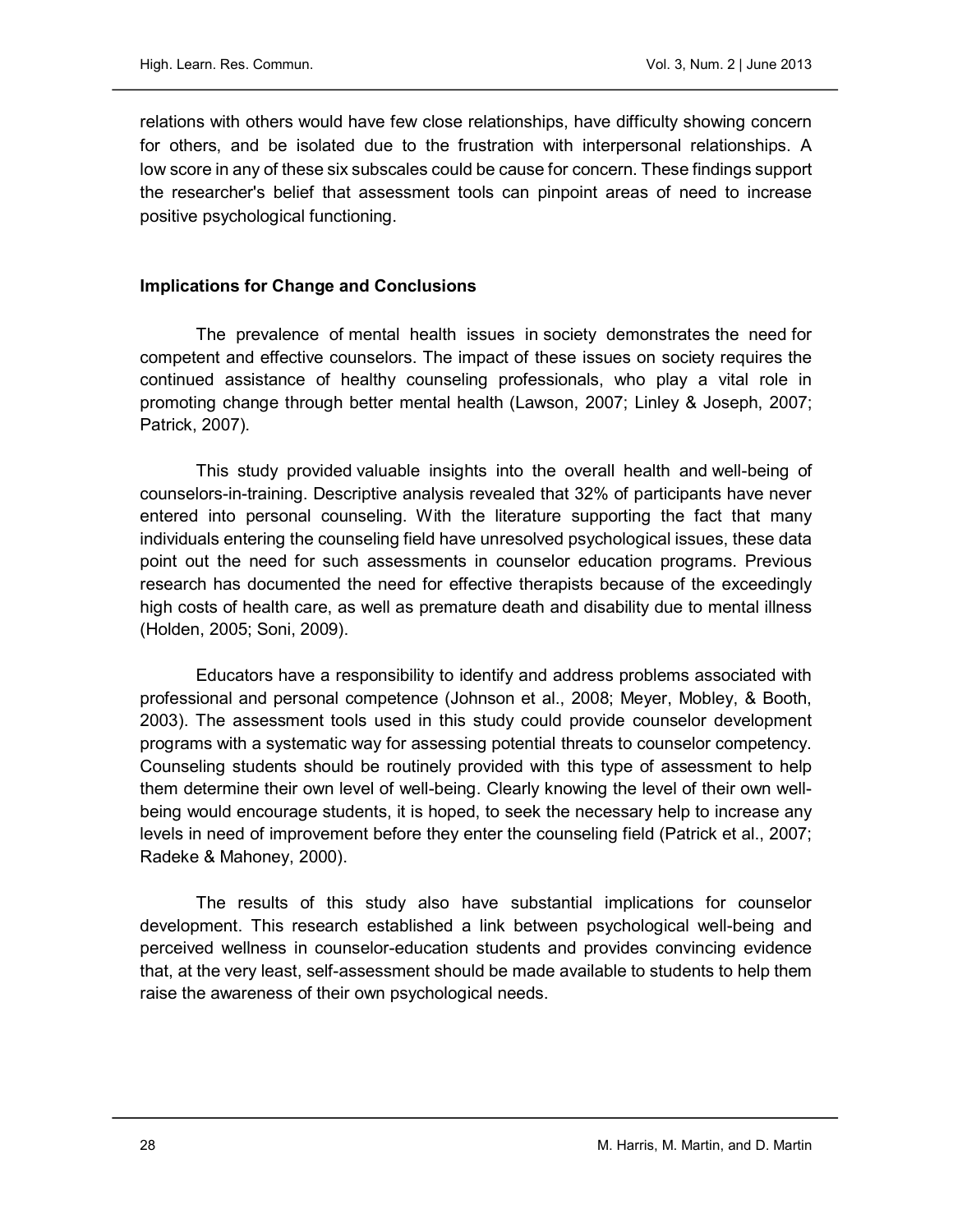#### **References**

- Adams, T. B. (1995). The conceptualization and measurement of wellness (Doctoral dissertation, University of Texas at Austin, 1995). Dissertation Abstracts International: Section B: The Sciences and Engineering, 56(6-B), 3111.
- Adams, T. B., Bezner, J. R., Drabbs, M. E., Zambarano, R. J., & Steinhardt, M. A. (2000). Conceptualization and measurement of the spiritual and psychological dimensions of wellness in a college population. Journal of American College Health, 48(4), 165-173. http://dx.doi.org/10.1080/07448480009595692
- Adams, T., Bezner, J., Garner, L., & Woodruff, S. (1998). Construct validation of the perceived wellness survey. American Journal of Health Studies, 14(4), 212-226.
- Bike, D. H., Norcross, J. C., & Schatz, D. M. (2009). Processes and outcomes of psychotherapists' personal therapy: Replication and extension 20 years later. Psychotherapy Theory, Research, Practice, Training, 46(1), 19-31. http://dx.doi.org/10.1037/a0015139
- Buchbinder, E. (2007). Being a social worker as an existential commitment: From vulnerability to meaningful purpose. The Humanistic Psychologist, 35(2), 161-174. http://dx.doi.org/10.1080/08873260701273894
- Cohen, R. J., & Swerdlik, M. E. (2005). Psychological testing and assessment: An introduction to tests and measurement (5th ed.). New York: McGraw- Hill. http://dx.doi.org/10.1080/07448480009595692
- Cummins, P. N., Massey, L., & Jones, A. (2007). Keeping ourselves well: Strategies for promoting and maintaining counselor wellness. Journal of Humanistic Counseling, Education and Development, 46(1), 35-49. http://dx.doi.org/10.1002/j.2161-1939.2007.tb00024.x
- Deci, E. L., & Ryan, R. M. (2008). Facilitating optimal andmotivation and psychological well-being across life's domains. Canadian Psychology, 49(1), 14-23. http://dx.doi.org/10.1080/07448480009595692
- Figley, C. R. (2002). Compassion fatigue: Psychotherapists' chronic lack of self-care. Journal of Clinical Psychology, 58(11), 1433-1441. http://dx.doi.org/10.1002/jclp.10090
- Harari, M. J., Waehler, C. A., & Rogers, J. R. (2005). An empirical investigation of a theoretically based measure of perceived wellness. Journal of Counseling Psychology, 52(1), 93-103. http://dx.doi.org/10.1037/0022-0167.52.1.93
- Hensley, L. G., Smith, S. L., & Thompson, R. W. (2003). Assessing competencies of counselorsin- training: Complexities in evaluating personal and professional development. Counselor Education and Supervision, 42(3), 219-230. http://dx.doi.org/10.1002/j.1556- 6978.2003.tb01813.x
- Holden, C. (2005). Survey finds U.S. mental health holds steady. Science, 308(5728), 1527. http://dx.doi.org/10.1126/science.308.5728.1527
- Hunsley, J., & Lee, C. M. (2007). Research-informed benchmarks for psychological treatments: Efficacy studies, effectiveness studies, and beyond. Professional Psychology: Research and Practice, 38(1), 21-33. http://dx.doi.org/10.1037/0735-7028.38.1.21

The relationship between psychological well-being and perceived wellness… 29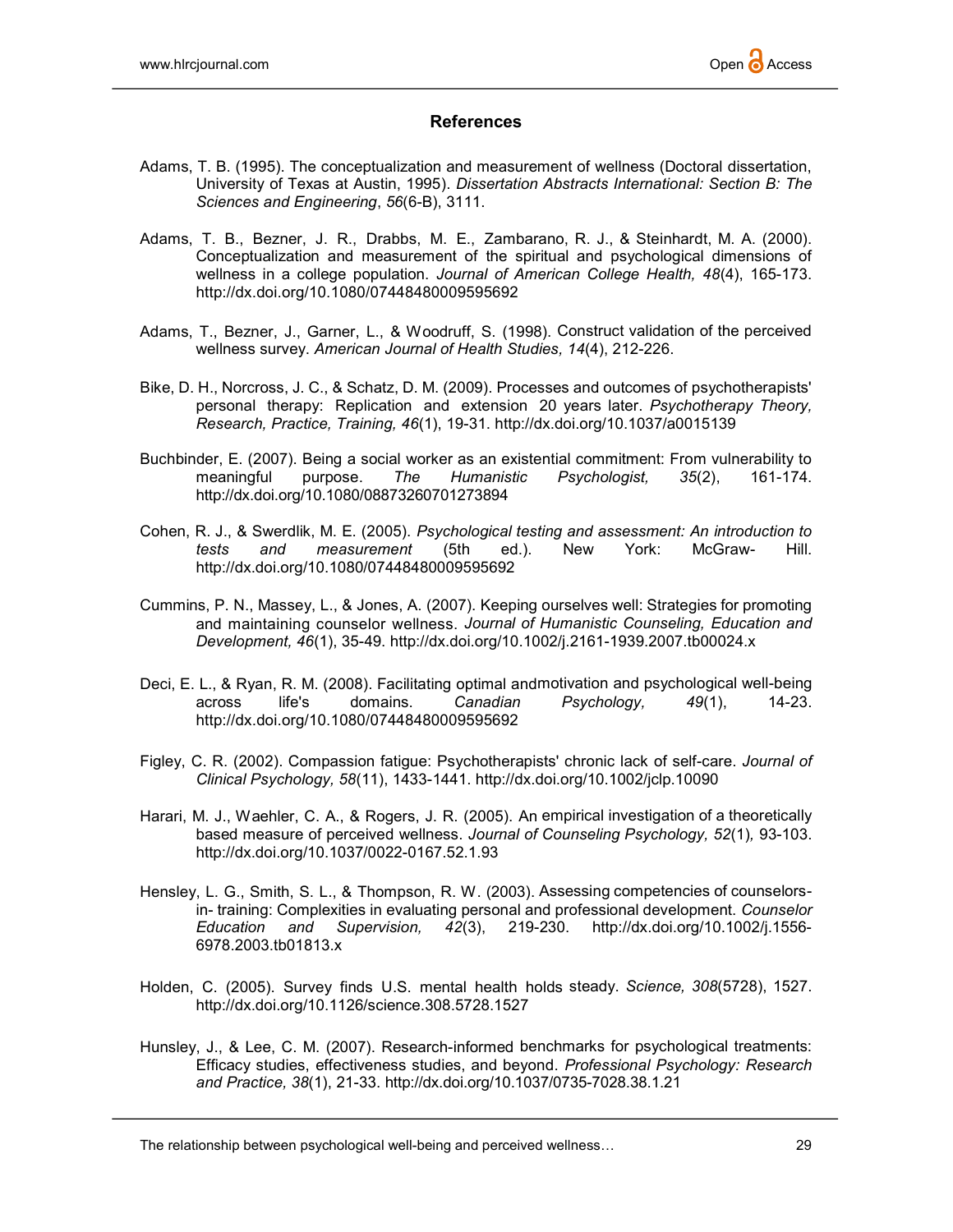- Johnson, W. B., Elman, N. S., Forrest, L., Robiner, W. N., Rodolfa, E., & Schaffer, J. B. (2008). Addressing professional competence problems in trainees: Some ethical considerations. Professional Psychology: Research and Practice, 39(6), 589-599. http://dx.doi.org/10.1037/a0014264
- Lawson, G. (2007). Counselor wellness and impairment: A national survey. Journal of Humanistic Counseling, Education and Development, 46(1), 20-34. http://dx.doi.org/10.1002/j.2161- 1939.2007.tb00023.x
- Linley, P. A., & Joseph, S. (2007). Therapy work therapists' positive and negative well-being. Journal of Social & Clinical Psychology, 26(3), 385-403. http://dx.doi.org/10.1521/jscp.2007.26.3.385
- Meyer, D., & Ponton, R. (2006). The healthy tree: A metaphorical perspective of counselor wellbeing. Journal of Mental Health Counseling, 28(3), 189-201. http://dx.doi.org/10.17744/mehc.28.3.0341ly2tyq9mwk7b
- Minami, T., Wampold, B. E., Serlin, R. C., Kircher, J. C., & Brown, G. S. (2007). Benchmarks for psychotherapy efficacy in adult major depression. Journal of Consulting and Clinical Psychology, 75(2), 232-243. http://dx.doi.org/10.1037/0022-006X.75.2.232
- Myers, J. E., Mobley, A. K., & Booth, C. S. (2003). Wellness of counseling students: Practicing what we preach. Counselor Education and Supervision, 42(4), 264-274. http://dx.doi.org/10.1002/j.1556-6978.2003.tb01818.x
- Paris, E., Linville, D., & Rosen, K. (2006). Marriage and family therapist interns' experiences of growth. Journal of Marital and Family Therapy, 32, 45-57. http://dx.doi.org/10.1111/j.1752- 0606.2006.tb01587.x
- Patrick, H., Knee, C. R., Canevello, A., & Lonsbary, C. (2007). The role of need fulfillment in relationship functioning and well-being: A self-determination theory perspective. Journal of Personality & Social Psychology, 92(3), 434-457. http://dx.doi.org/10.1037/0022- 3514.92.3.434
- Patrick, P. K. S. (2007). Contemporary issues in counseling. Boston: Allyn & Bacon.
- Pattison, S., & Harris, B. (2006). Counseling children and young people: A review of the evidence for its effectiveness. Counseling & Research, 6(4), 233-237.
- Polson, M., & Nida, R. (1998). Program and trainee lifestyle stress: A survey of AAMFT student members. Journal of Marital and Family Therapy, 24, 95-112. http://dx.doi.org/10.1111/j.1752-0606.1998.tb01065.x
- Racusin, G. R., Abramowitz, S. I., & Winter, W. D. (1981). Becoming a therapist: Family dynamics and career choice. Professional Psychology, 12(2), 271-279. http://dx.doi.org/10.1037/0735-7028.12.2.271
- Radeke, J. T., & Mahoney, M. J. (2000). Comparing the personal lives of psychotherapists and research psychologists. Professional Psychology: Research and Practice, 31(1), 82-84. http://dx.doi.org/10.1037/0735-7028.31.1.82